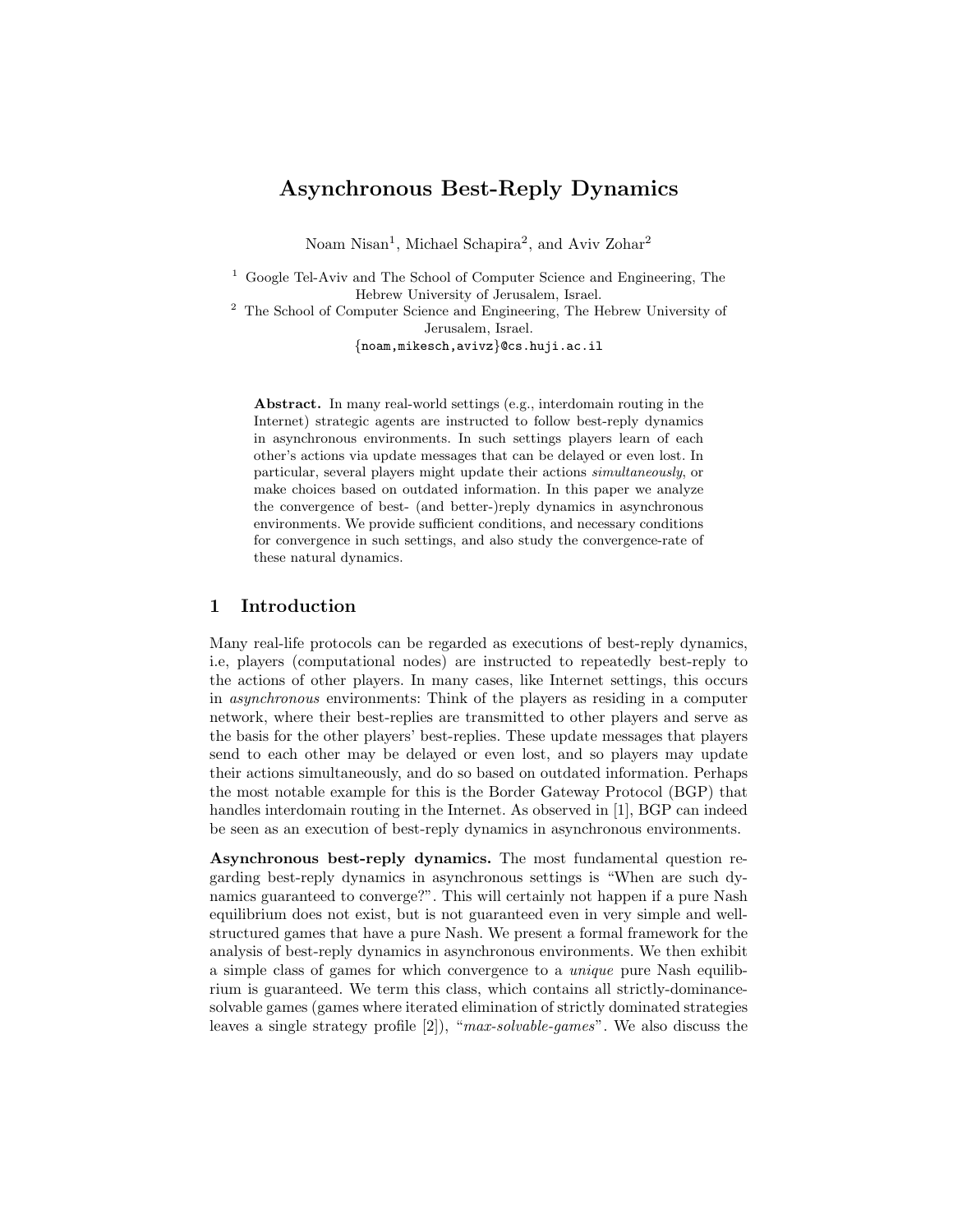convergence-rate of best-reply dynamics in asynchronous settings. We propose a notion of an *asynchronous phase*, and show that for max-solvable games convergence also happens quickly.

**Theorem:** Best reply-dynamics converge within  $\sum_i m_i$  phases for every maxsolvable game, and in every asynchronous schedule. Here  $m_i$  is the size of the strategy space of the i'th player. In particular, this holds for all strictly-dominance-solvable games.

This theorem shows that even though the "input" (a normal-form representation of a max-solvable game) is of exponential size (in the size of the strategyspaces), best-reply dynamics converges in a linear number of phases.

We consider a generalization of max-solvable games, called "weakly-maxsolvable games" that contains the class of weakly-dominance-solvable games (games where iterated elimination of weakly-dominated strategies leaves a single strategy profile [2]). For this class of games we show that no similar result holds; not only are best-reply dynamics not guaranteed to converge, but any procedure for finding a pure Nash equilibrium faces a severe obstacle.

Theorem: Finding a pure Nash equilibrium in weakly-max-solvable games re-**Theorem:** Finally a pure *Nash equilibrium* in weakly-max-solvable games re-<br>quires exponential communication in  $\sum_i m_i$ . This is even true for the more restricted class of weakly-dominance-solvable games.

This result follows the line of research initiated by Conitzer and Sandholm [3], and further studied in the work of Hart and Mansour [4].

Asynchronous better-reply dynamics. At this point we turn our attention to better-reply dynamics. Now, players are not required to continuously bestreply to the strategies of the others, but merely to always choose strategies that are better replies than the ones they currently have. Once again, we are interested in figuring out when these dynamics converge in asynchronous settings. A natural starting point for this exploration is the well-known class of potential games, introduced by Monderer and Shapley [5], building on the seminal work of Rosenthal [6]. For these games, it is known that better-reply dynamics are guaranteed to converge (if players update their strategies one by one, and learn of each other's action immediately).

We show, in contrast, that even for these games asynchrony poses serious challenges and may even lead to persistent oscillations. We consider a restricted, yet expressive, form of asynchrony – settings in which players may update strategies simultaneously (and not necessarily one by one), but update messages arrive at their destinations immediately (no delay). We call such restricted asynchronous settings "simultaneous settings". We prove the following theorem:

Theorem: If every subgame of a potential game has a unique pure Nash equilibrium then better-reply dynamics are guaranteed to converge for every simultaneous schedule. (By subgame, we mean a game that is the result of elimination of players' strategies from the original game.)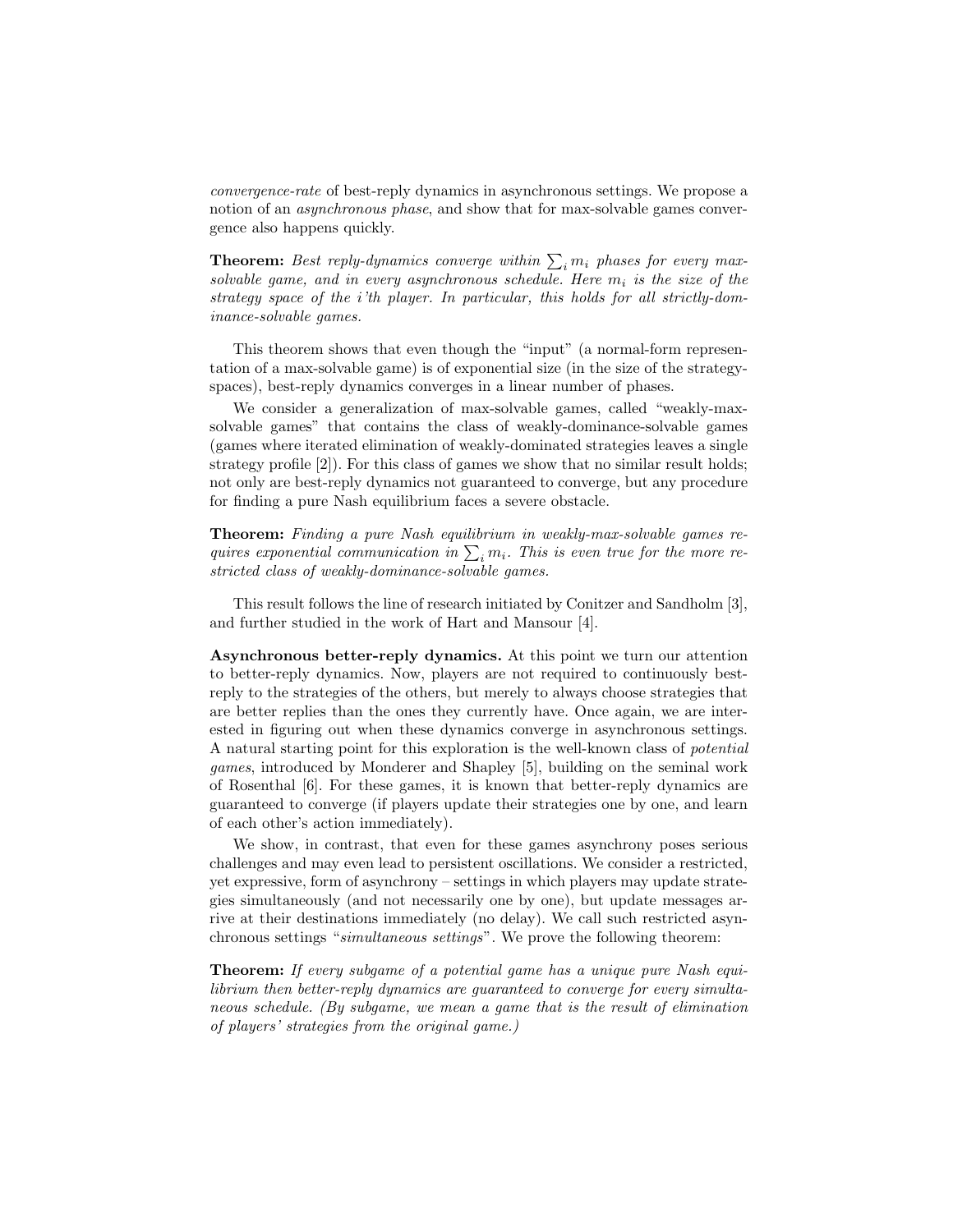In fact, we show that this result is almost a characterization, in the sense that the uniqueness of pure Nash equilibria in every subgame is also a necessary condition for convergence in simultaneous settings for a large subclass of potential games.

Organization of the Paper: In Section 2 we present a model for analyzing best- and better-reply dynamics in asynchronous settings. In Section 3 we present and discuss max-solvable games. In Section 4 we explore potential games. Due to space constraints many of the proofs are omitted (see [7] for a full version).

# 2 Synchronous, Simultaneous, and Asynchronous Environments

We use standard game-theoretic notation: Let G be a *normal-form game* with n players  $1, 2, \ldots, n$ . We denote by  $S_i$  the (finite) strategy space of the *i*'th player. Let  $S = S_1 \times \ldots \times S_n$ , and let  $S_{-i} = S_1 \times \ldots \times S_{i-1} \times S_{i+1} \times \ldots \times S_n$  be the cartesian product of all strategy spaces but  $S_i$ . Each player i has a utility function  $u_i$  that specifies is payoff for any strategy-profile of the players. For any strategy  $s_i \in S_i$ , and every  $(n-1)$ -tuple of strategies  $s_{-i} \in S_{-i}$ , we shall denote by  $(s_i, s_{-i})$  the strategy profile in which player i plays  $s_i \in S_i$  and all other players play their strategies in  $s_{-i}$ . Given  $s_{-i} \in S_{-i}$ ,  $s_i \in S_i$  is said to be a best reply to  $s_{-i}$  if  $u_i(s_i, s_{-i}) = max_{s_i' \in S_i} u_i(s_i', s_{-i})$ . Given  $s_{-i} \in S_{-i}, s_i' \in S_i$ is said to be a better-reply of player i than  $s_i \in S_i$  if  $u_i(s'_i, s_{-i}) > u_i(s'_i, s_{-i})$ .

Consider the following best-reply dynamics procedure: We start with an initial strategy profile of the players  $s \in S$ . There is set of rounds  $R = \{1, 2, ...\}$  of *infinite* size. In each round one *or more* players are chosen to participate. Every player chosen to participate must switch to a best-reply to his most recent information about the strategies of the other players, and send update messages to all other players announcing his strategy (a player must announce his strategy to all other players even if it did not change).

As in [1], there is an adversarial entity called the *Scheduler* that is in charge of making the following decisions: Choosing the initial strategy profile  $s \in S$ . Determining which players will participate in which round (a function  $f$  from  $R$ to subsets of the players). Determining when sent update messages reach their destinations (see below). The Scheduler must be restricted not to indefinitely starve any player from best-replying (that is, each player participates in infinitely many rounds). We shall name all the choices made by the Scheduler a *schedule*. We distinguish between three types of settings:

Synchronous settings: In these settings, the Scheduler can only choose *one* player to play in each round (that is,  $|f(r)| = 1$  for any  $r \in R$ ). In addition, update messages sent by players arrive at their destinations immediately (that is, at the end of the round in which they were sent). Hence, players' actions are observable to other players. Observe, that a game is a potential game iff for each of its subgames, better-reply dynamics are guaranteed to converge to a pure Nash equilibrium for any synchronous schedule.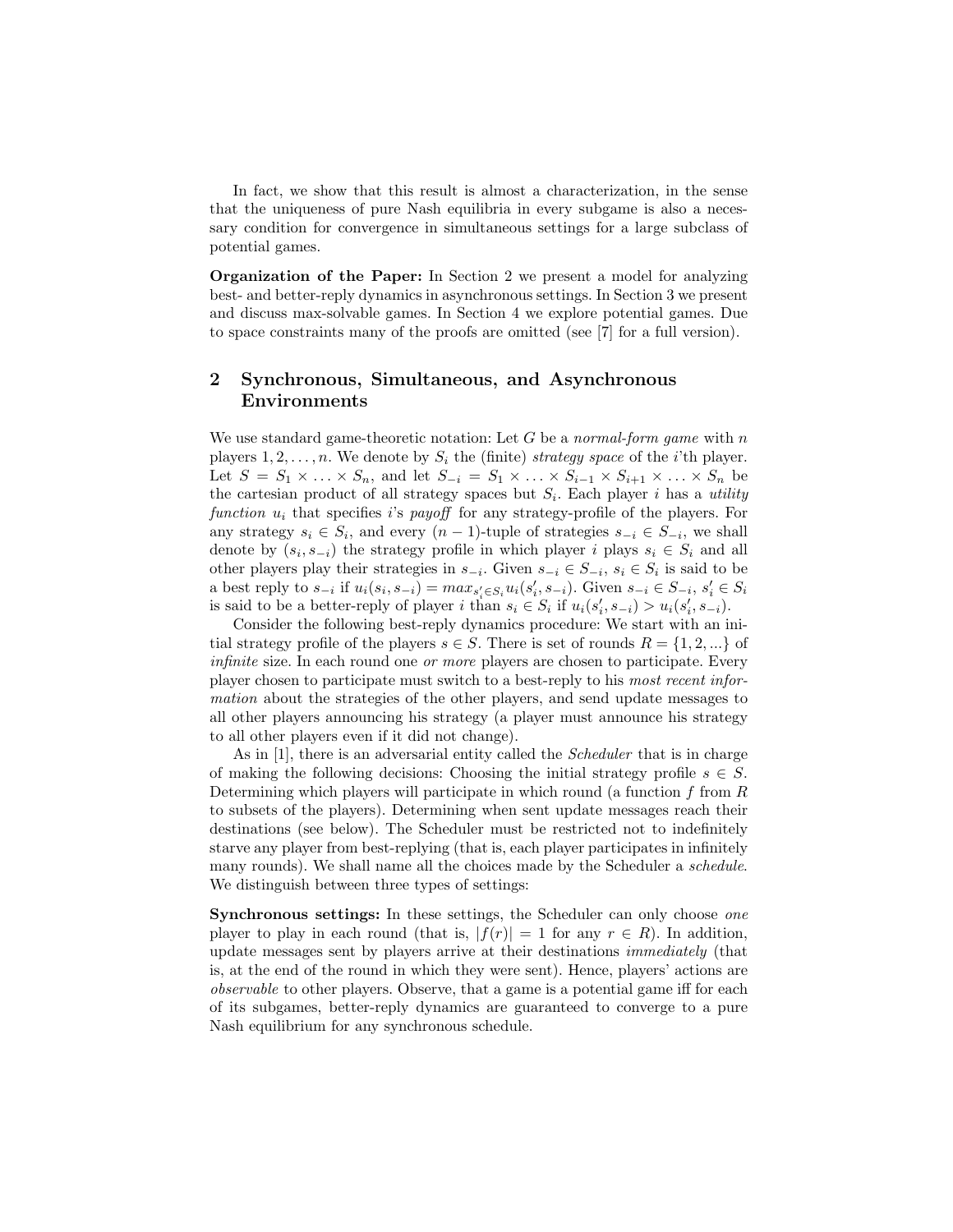Simultaneous settings: In simultaneous settings, the Scheduler can choose any number of players to play in each round  $(|f(r)|)$  can be any number in  $1, 2, \ldots, n$ for any  $r \in R$ ). As in synchronous settings, players' actions are observable (update messages sent by players arrive at their destinations immediately).

Asynchronous settings: As in simultaneous settings, the Scheduler can choose any number of players to play in each round. However, in asynchronous settings the Scheduler can also decide when each sent update message arrives at its destination (at the end of the round in which it was sent or in some subsequent round) subject to the limitation that messages that were sent earlier arrive before later ones. It can also decide to drop update messages. The Scheduler may not prevent all update messages of a player from reaching another player indefinitely.

Elementary examples (like the "Battle of the Sexes" game) show that even in very simple games, in which best-reply dynamics are guaranteed to converge in synchronous settings, they might not converge in simultaneous settings (and, in particular, in asynchronous settings). Similarly, it can be shown that convergence of best-reply dynamics in simultaneous settings does not imply convergence in asynchronous settings.

In an analogous way, we can now define synchronous, simultaneous, and asynchronous convergence of better-reply dynamics.

# 3 Max-Solvable Games

In this section we present a class of games called "max-solvable games" for which best-reply dynamics are guaranteed to converge to a pure Nash equilibrium even in asynchronous settings. We then discuss a generalization of these games, that contains all dominance-solvable games (games in which the iterated removal of dominated strategies results in a single strategy profile).

### 3.1 Max-Solvable Games - Definitions

We start by defining max-solvable games.

**Definition 1.** A strategy  $s_i \in S_i$  is max-dominated if for every strategy-profile of the other players  $s_{-i} = (s_1, \ldots, s_{i-1}, s_{i+1}, \ldots, s_n)$  there is a strategy  $s'_i$  such that  $u_i(s'_i, s_{-i}) > u_i(s_i, s_{-i}).$ 

That is, a strategy of a player is max-dominated if it is not a best-reply to any strategy-profile of the other players. Observe, that every strictly dominated strategy is max-dominated. In fact, a strategy is max-dominated even if it is strictly dominated by a *mixed* strategy.

Informally, a max-solvable game is a game in which the iterated elimination of max-dominated strategies results in a single strategy-profile.

**Definition 2.** A game  $G$  is said to be max-solvable if there is a sequence of games  $G_0, \ldots, G_r$  such that: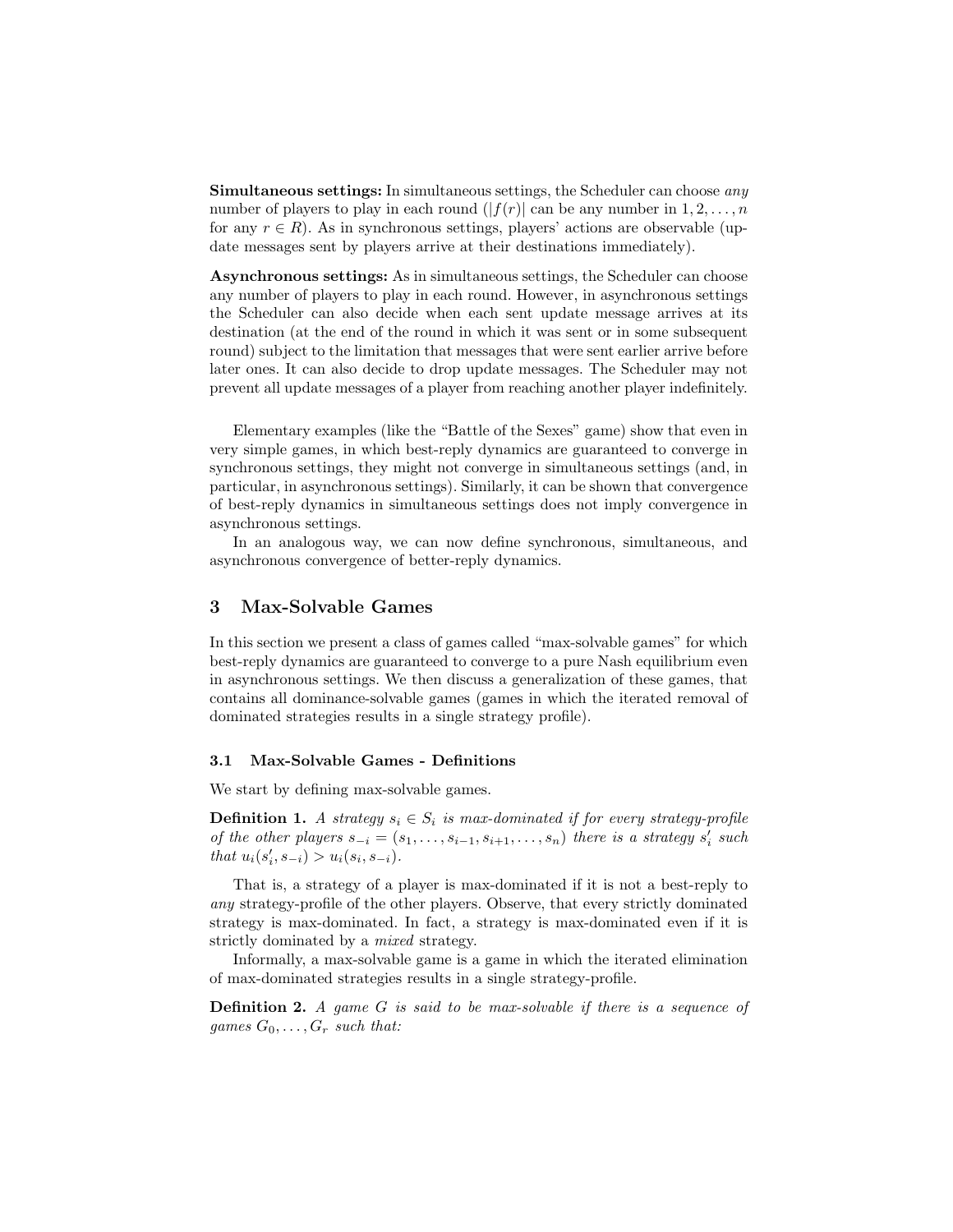- $G_0 = G$
- For every  $k \in \{0, ..., r-1\}$ ,  $G_{k+1}$  is a subgame of  $G_k$  achieved by removing a max-dominated strategy from the strategy space of one player in  $G_k$ .
- The strategy space of each player in  $G_r$  is of size 1.

The class of max-solvable-games contains all strictly-dominance-solvable ones. We shall refer to an elimination order of max-dominated strategies, that results in a single strategy-profile as an elimination sequence of a max-solvable game.

#### 3.2 Asynchronous Best-Reply Dynamics and Max-Solvable Games

One of the helpful features of max-solvable games is the fact that such games always have a unique pure Nash equilibrium.

#### Proposition 1. Any max-solvable game has a unique pure Nash equilibrium.

We now show that in max-solvable games, best-reply dynamics always converge to the unique pure Nash equilibrium, even in asynchronous settings. How long does this take? Answering this question requires further clarifications as we must account for the fact that update messages can be arbitrarily delayed, and that players might be prevented from best-replying for long periods of time. We define an *asynchronous phase* to be a period of time in which *every* player is activated at least once, and every player receives at least one update message from each of his neighbours. We prove that, for any asynchronous schedule, bestreply dynamics converge to the unique pure Nash equilibrium in a number of reply dynamics converge to the unique pure Nash equilibrium in a number of asynchronous phases that is at most  $\sum_i m_i$ , where  $m_i$  is the size of the strategy space of the *i*'th player.

Theorem 1. In any max-solvable game, best-reply dynamics converges for every **Theorem 1.** In any max-solvable game, best-repty agricultural asynchronous schedule within  $\sum_i m_i$  asynchronous phases.

Proof. Consider an elimination sequence of max-dominated strategies that results in a single strategy-profile. Let strategy  $s_1$  of some player i be the first strategy to be eliminated. Player  $i$  is activated once during the first asynchronous phase. If he is playing  $s_1$  then he will switch to another strategy since  $s_1$  is maxdominated. Furthermore, no best-reply of player  $i$  in the future will *ever* cause him to choose strategy  $s_1$ . From this point onwards, the best-reply dynamics are effectively occurring in a game where  $s_1$  does not exist. Let us now consider the next strategy in the elimination order  $s_2$ , which belongs to some player j (that can be i, or some other player). Given that player i never plays  $s_1$ ,  $s_2$  is now max-dominated. Player  $j$  is activated during the second asynchronous phase. If he is playing  $s_2$  he will move to another strategy. No matter what,  $s_2$  will never be played again. More generally, after  $k$  asynchronous phases the  $k$ 'th strategy be played again. More generally, after k asynchronous phases the k th strategy<br>in the elimination order will never be played again. Therefore after  $\sum_i (m_i - 1)$ asynchronous phases we are bound to reach the pure Nash equilibrium, which is the remaining strategy-profile.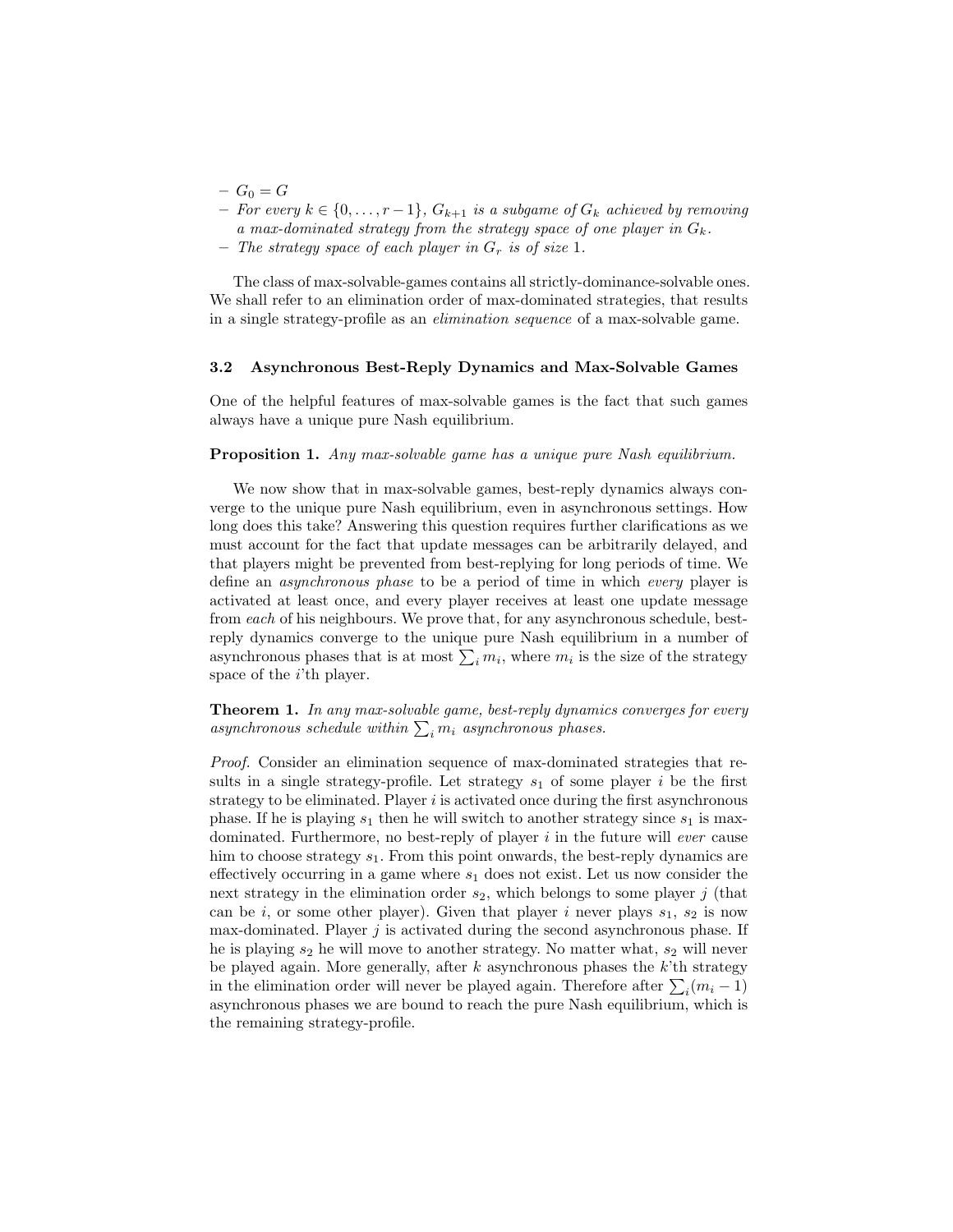#### 3.3 Weakly-Max-Solvable-Games

The definition of max-dominated strategies required that, for any strategy-profile of the other players, a max-dominated strategy be strictly worse than another strategy. In this section we discuss the case of ties.

**Definition 3.** A strategy  $s_i \in S_i$  is weakly-max-dominated if for every strategyprofile of the other players  $s_{-i} = (s_1, \ldots, s_{i-1}, s_{i+1}, \ldots, s_n)$  there is another strategy  $s'_i$  such that  $u_i(s'_i, s_{-i}) \ge u_i(s_i, s_{-i})$ .

Now, we can define weakly-max-solvable games as games in which the iterative removal of weakly-max-dominated strategies results in a single strategy-profile. Observe that any weakly-dominance-solvable game is a weakly-max-solvable game. Unfortunately, as the following example demonstrates, best-reply dynamics are not guaranteed to converge even in weakly-dominance-solvable games.

Example 1. Consider the game depicted by the following matrix (the rows are player 1's strategies and the columns are player 2's strategies):

| 1,1 0,0                |  |
|------------------------|--|
| 1,0 0,1                |  |
| $\overline{0,1}   1,0$ |  |

First, observe that this is indeed a weakly-dominance-solvable game. Observe that if the initial strategy-profile is the leftmost entry in the lower row (row 3) of the game-matrix, then the following best-reply dynamics is possible: Player one moves from row 3 to row 2, player 2 moves from the left column to the right one, player 1 moves from row 2 to row 3, player 2 moves from the right column to the left one, and so on.

Weakly-dominance-solvable games always have pure Nash equilibria. As we have just seen, best-reply dynamics are not guaranteed to converge to such an equilibrium. Is there a different procedure that can do so in reasonable time? We prove the following impossibility result:

Theorem 2. Finding a pure Nash equilibrium in games that are weakly-dom-**Theorem 2.** Finally a pure Nash equilibrium in games that are weakly-a inance-solvable requires communicating exponentially many bits  $(in \sum_i m_i)$ .

## 4 Potential Games and Asynchrony

In this section we explore better-reply dynamics in the context of potential games. While it is easy to see that in potential games better-reply dynamics converge for any synchronous schedule, what happens in simultaneous and asynchronous environments? We study the structural properties of potential games for which convergence of better-reply dynamics in simultaneous settings is assured.

We prove the following theorem: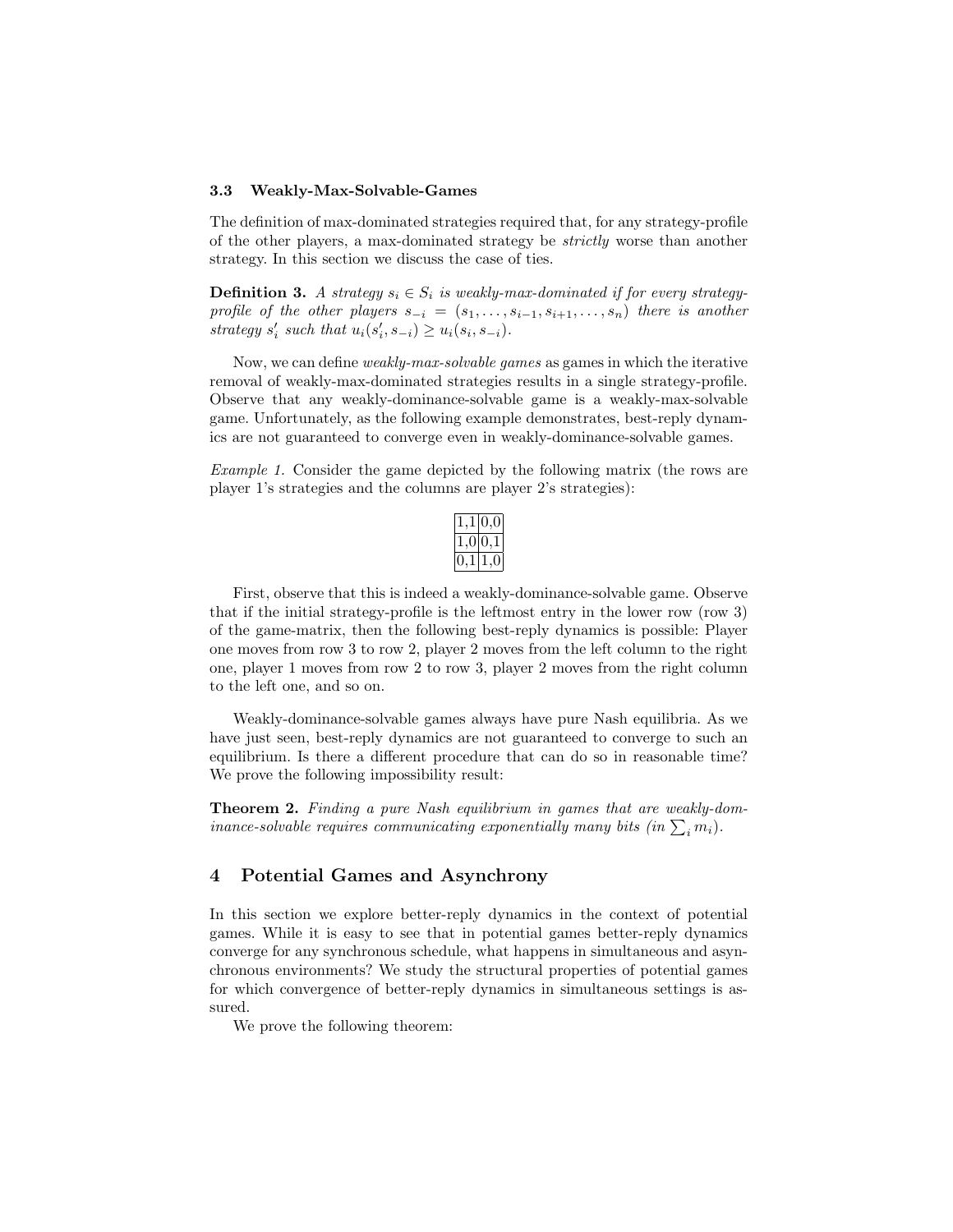Theorem 3. If every subgame of a potential game has a unique pure Nash equilibrium, then better-reply dynamics converge for any simultaneous schedule.

We show that the uniqueness of pure Nash equilibria in every subgame of a potential game is almost a characterization of potential games for which betterreply dynamics always converge in simultaneous settings. We show this by proving that this is indeed also a necessary condition for a large subclass of potential games, we term "strict potential games".

**Definition 4.** A game G is strict if for any two strategy profiles  $s = (s_1, ..., s_n)$ and  $s' = (s'_1, ..., s'_n)$ , such that there is some  $j \in [n]$  for which  $s' = (s'_j, s_{-j})$ ,  $u_j(s) \neq u_j(s')$ .

That is, a game is strict if for any player  $i$ , for any two strategies of that player  $s_i, s'_i \in S_i$ , and for any strategy-profile of the other players  $s_{-i}$ , i strictly prefers one strategy over the other. A strict potential game is a potential game that is strict.

Theorem 4. If a strict potential game is such that better-reply dynamics converge for any simultaneous schedule, then every subgame of that games has a unique pure Nash equilibrium.

Remark 1. One might hope that any strict game in which every subgame has a unique pure Nash equilibrium is a potential game. However, in the full version [7] of the paper we give an example that shows that this is not the case.

What about asynchronous settings? We now show that the property that guarantees the convergence of best-reply dynamics in a potential game (i.e., that every one of its subgames has a unique pure Nash equilibrium) does not necessarily guarantee convergence in asynchronous schedules.

Example 2. Consider the game described by Fig. 1. The arrows describe the better-replies of players from any strategy-profile (an arrow between strategyprofiles denotes the transition caused by a best-reply update of a single player).



Fig. 1. A game in which better-reply dynamics might diverge for some asynchronous schedule